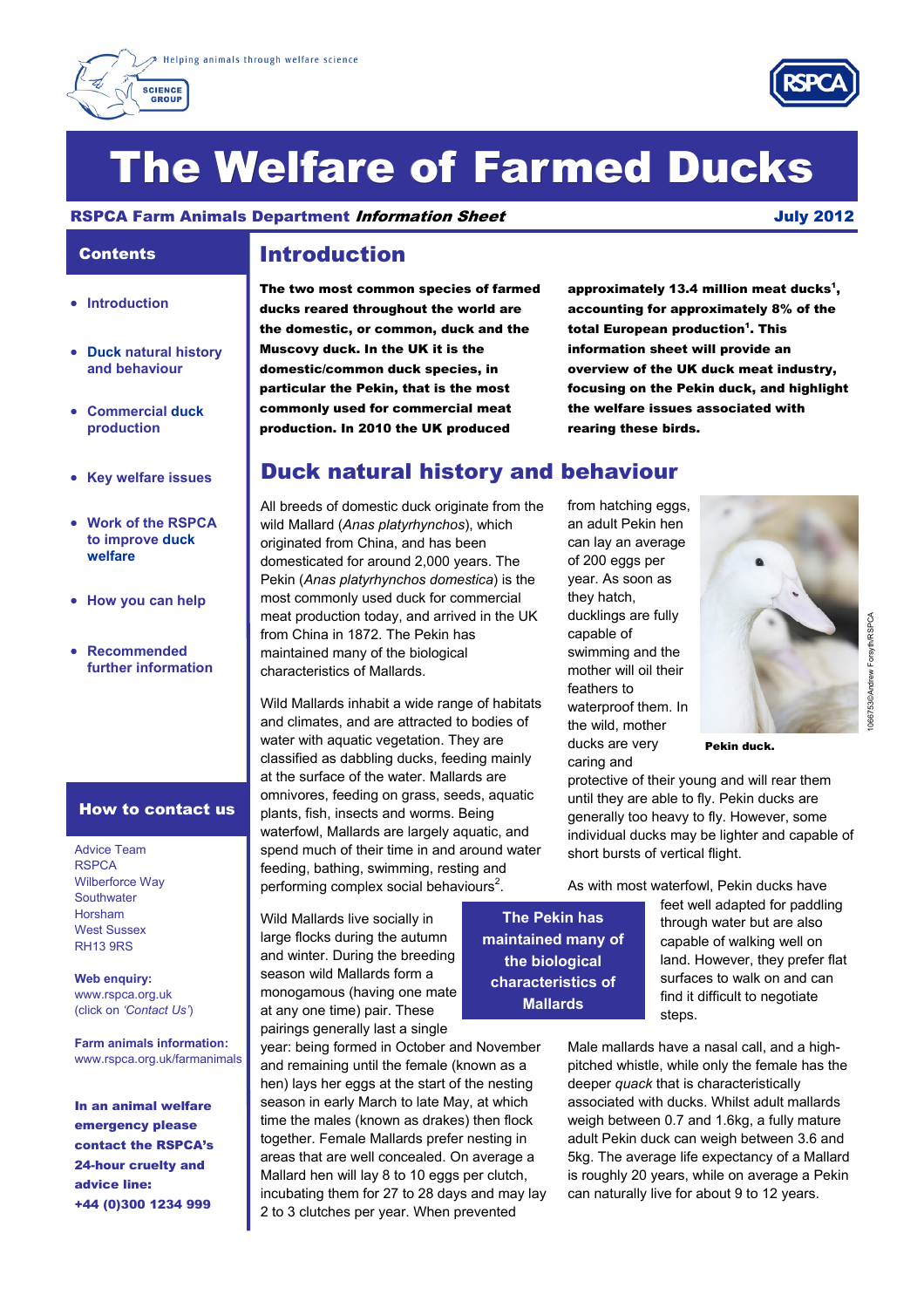### Commercial duck production

In 2010, the UK produced around 13.4 million meat ducks<sup>1</sup>, which accounted for approximately 8% of the total European production<sup>1</sup> and around 0.5% of World production<sup>1</sup>. However, the UK's role in the global duck meat industry is far more significant, as it supplies the genetic material to produce approximately two thirds of the world duck meat total<sup>3</sup>.

The performance of the



Pekin duck indoor rearing system.

modern Pekin duck has improved markedly over the last 40 years. This has been brought about by improvements in management and husbandry practices, including exceptional improvements in diet specification and formulation, but genetic selection has made the most significant contribution<sup>3</sup>. Genetic selection has primarily focussed on growth, breast meat yield, and efficiency of converting feed into muscle. These parameters are mainly selected for in the male, whereas egg production and hatchability are key selection parameters for the females.

Commercial ducks grow very rapidly, achieving a live weight of approximately 3.5kg in 44 days $3$ . Ducks are typically slaughtered at around 42 – 56 days of age and weight  $3.1 - 3.5$ kg.

### Hatching

Pekin embryos take around 28 days to develop in the egg in an environment of 37.5°C and 50 to 75% humidity. Eggs are incubated in large units, which regularly turn the eggs. This turning mimics the behaviour of the female duck shifting her position while sitting on the eggs, which occurs in nature, and is essential to avoid the embryo sticking to the egg shell wall. Three days before the eggs are due to hatch, they are moved to a 'hatcher'. The 'hatcher' has a slightly lower temperature and higher humidity, which increases the survivability of the ducklings while their protective down develops. At hatching, Pekin ducklings weigh about 55g and are transported straight to the farm for rearing.

### **Brooding**

When the day old ducklings arrive on the farm, heat is provided during a phase known as brooding, which lasts to around 14 days of age. During brooding, ducklings are kept in the area of the heat source to prevent chilling, which can be achieved by confining the ducklings in circles (using an expandable board) or to an area of the house, where one side of the house is heated and the ducklings are confined to that area. However, sometimes the whole house can be

**In 2010, the UK produced around** 

heated. Young ducklings require a warm environment starting at about 32°C and decreasing by preferably no more than  $0.5^{\circ}$ C per day<sup>4</sup>. For birds up to about 10 days of age, wood shavings, sawdust or pelleted straw (not long straw) can be used to cover the floor.

### Production systems

Unlike some other farm animal species, such as chickens, laying hens and pigs, there is no specific UK legislation concerning ducks, except when reared in free range systems (see 'Free-range' subsection).

#### **Indoor production**

The majority of commercial ducks reared in the UK are reared in indoor systems, where they are typically kept together in flocks of 6,000 to 13,000 birds from day old through to slaughter. Typically, there will be seven birds per square meter and a stocking density of around  $22 \text{kg/m}^2$ <sup>5</sup>. Under the industry's own standards - the Duck Assurance Scheme (DAS) - a maximum stocking density of 25kg/m² is permitted. The RSPCA recommends that the stocking density does not exceed 17kg/m². Buildings can be ventilated naturally or mechanically and heat is generally only provided to the birds during brooding (see 'Brooding' subsection). The entire floor area is usually covered with straw, which can serve as an important enrichment material for the birds, but some systems may have slatted floors without straw. Good management of the straw is critical to ensure the ducks have a good quality, dry bedding. Franchild System<br>
11606<br>
11606<br>
11606<br>
11606<br>
11606<br>
11606<br>
11606<br>
11606<br>
11606<br>
11606<br>
11606<br>
11606<br>
11606<br>
11606<br>
11606<br>
11606<br>
11606<br>
11606<br>
11606<br>
11606<br>
11606<br>
11606<br>
11606<br>
11606<br>
11606<br>
11606<br>
11606<br>
11606<br>
11606<br>
1

Artificial lighting is generally provided, but in some cases farms may provide ducks with natural light. There is no requirement within the industry's own standards (DAS) to provide natural light, but the RSPCA recommends that this is provided. During the dark period it is common practice to provide ducks with dim

light so they are not in complete darkness. Supplementary lighting during the night can help prevent the birds panicking if they are disturbed.

Ducks are given specially formulated diets that are balanced for energy, protein and essential amino acids, minerals, vitamins and trace minerals, to achieve their full genetic potential. Feeding systems can be varied, but preferably should have a wide feed delivery area so the ducks can perform their normal feeding behaviour of scooping up feed. In a similar manner, drinking water should be provided in a way that allows the birds to scoop up the



Pekin duck drinking from a nipple drinker.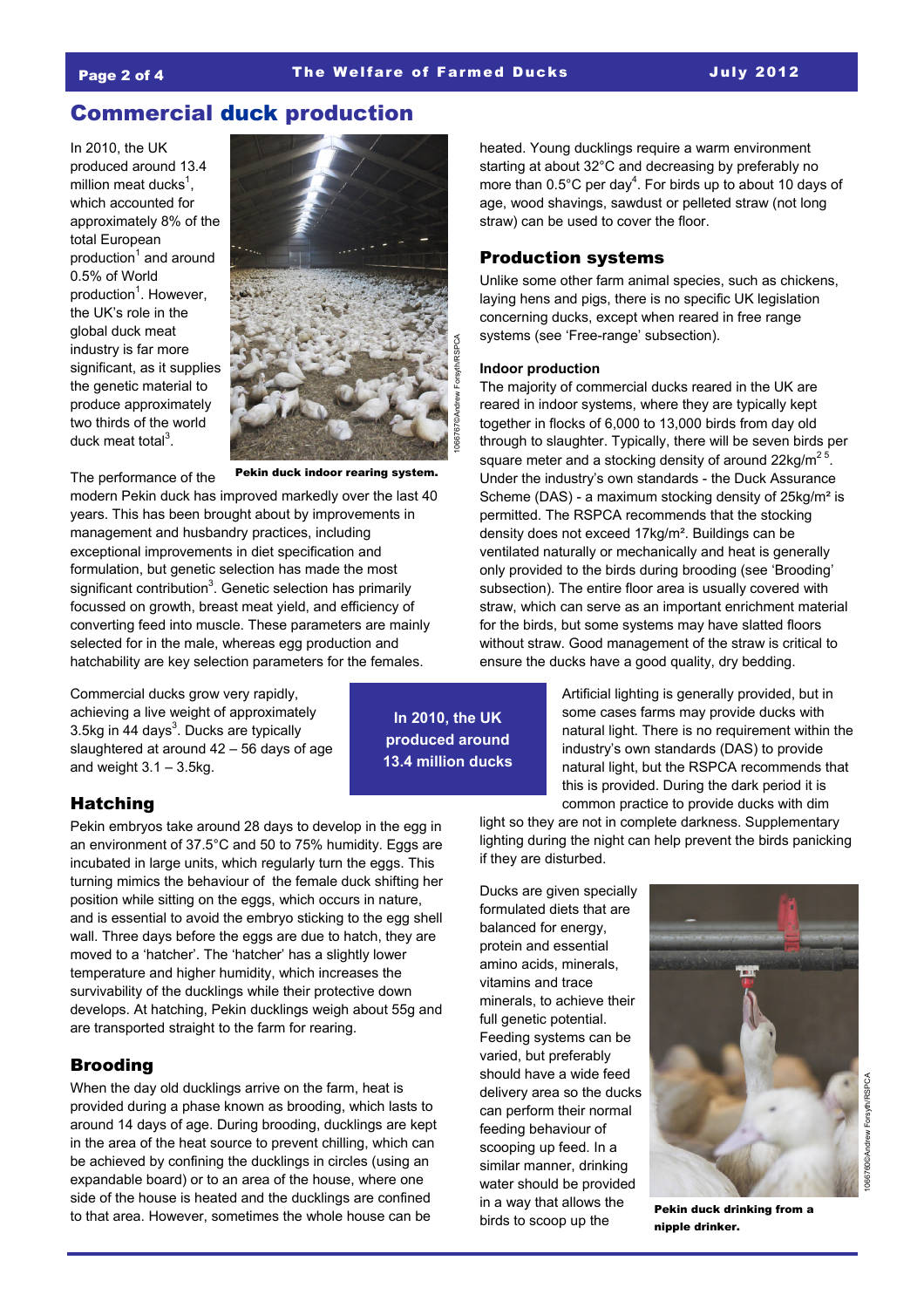water. Despite this, some producers provide drinking water through ball-bearing nipple drinkers.

Some farms, such as Freedom Food approved farms, provide ducks with access to a source of open water to carry out their water-related behaviours, such as preening and bathing. However, it is not a legal requirement to provide ducks with access to an open water source and many farms may not provide this facility. The DAS only requires bell drinkers to be provided, which are not adequate as they do not enable the birds to enter the water — only partially dip their heads. A source of open water is important to ducks and should be provided (see 'Open water source' subsection).

#### **Free range**

It is estimated that less than 5% of ducks in the UK are reared in free range systems. Here, the rearing system is similar to that described for indoor birds, except the birds also have access to an outdoor range area during the day via popholes (small doorways) in the sides of the house. At night, the birds are generally housed for protection from predators.

There is specific legislation concerning the rearing of free range ducks, which includes not exceeding a stocking density (which relates to the amount of space available to the birds) within the house of 25kg/m<sup>2</sup>, not slaughtering the ducks before 49 days of age, and ensuring the ducks have daytime access to the range for at least half their lifetime. In addition, there must be at least  $2m^2$  of range space per duck. Within free-range systems, good range management is important to ensure the birds do not poach the land and become dirty.

### Catching

**There are no UK legal requirements to provide ducks with water for anything other than drinking** 

Once birds reach the desired slaughter weight, they are caught, placed in crates and transported on lorries to the abattoir for slaughter.

Unlike most other poultry, ducks are typically caught and lifted by their neck (this should be done with care, especially avoiding pressure on the wind pipe) until the catcher can support the ducks weight with the other hand. Ducks should not be *carried* by their necks or be caught and carried by their legs alone, as their legs are fragile and prone to injury. Best practice is to catch and carry birds singly by placing a hand either side of the body, over the wings.

### Key welfare issues

#### Slatted floors

Although it is not typical in the UK to house ducks in fully slatted systems, it has been reported that there are still a few producers using these systems. Providing ducks with slatted floors can lead to them developing leg problems. The RSPCA believes that ducks should be provided with good quality dry straw to cover the floor.

### Open water source

Most people believe that the duck meat they buy is from ducks that have had access to a pond or open water source<sup>6</sup>. As ducks are waterfowl, this is a reasonable



Pekin duck bathing in an open water facility.

assumption. However, there are no UK legal requirements to provide ducks with water for anything other than drinking. Consequently, producers may not provide an open water source or, if they do, it may not be adequate to allow the ducks to freely and fully perform their important water-related behaviours. Some producers believe that providing ducks with access to open water presents a disease risk, but this has not been observed to be the case<sup>7</sup>. Research

has shown that access to open water can lead to improved production and physical condition<sup>8</sup> and is beneficial to the

> health and behaviour of ducks. For example, open water, which enables ducks to fully emerge their heads, is necessary to keep the birds eyes, nostrils, beaks and plumage in good condition<sup>9</sup>.

It is essential that any open water sources provided to the ducks are managed correctly. For instance, the open water

facilities should have a continuous supply of clean water, controlled by a ball and valve, be cleaned out at least twice a day, and be placed over a well drained area and not on the ducks' main bedded area.

The RSPCA believes there is a sufficient weight of scientific evidence to clearly demonstrate that ducks should be provided with access to open water sources that enable them to freely and fully fulfil their water-related behaviours. As such, UK legislation should require farmed ducks to be provided with a suitable open water source that allows full body access, alongside access to clean, fresh drinking water.

#### Growth rate

We are concerned that commercial duck production may be heading in the direction of increasing the rate of growth of ducks beyond a level that is acceptable to welfare. For example, meat ducks can have difficulty walking and be subject to leg problems $10$ . In a recently published scientific paper, 13% of commercial ducks assessed had moderate, and 1.2% had severe, gait (leg) problems.